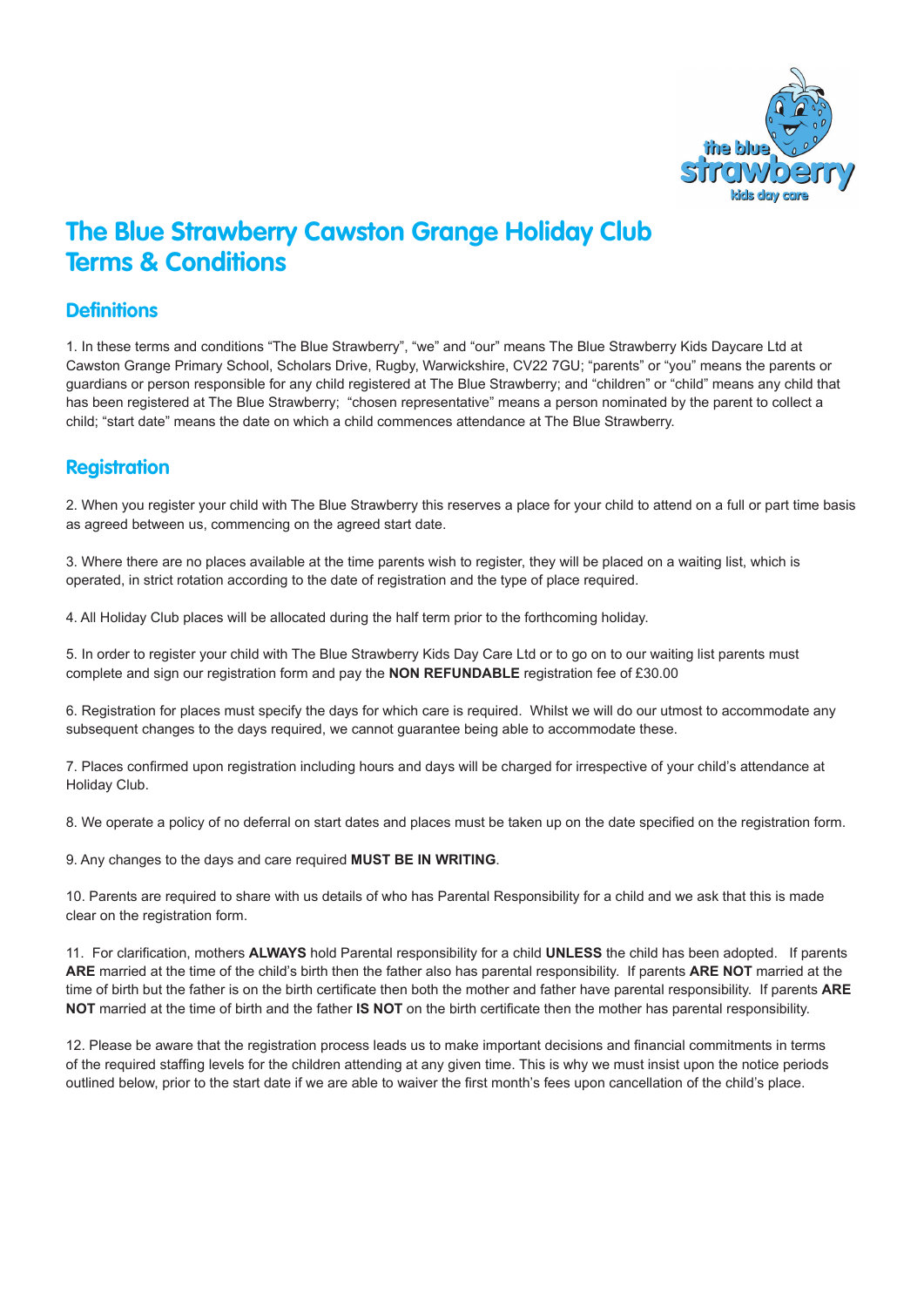

# **Cancellation of Places and Notice Period**

13. **NOTICE PERIOD:** If parents wish to reduce the level of attendance of a child or if a child is to leave The Blue Strawberry, **ONE CLEAR CALENDAR MONTHS' NOTICE** in writing is required. For example if you do not wish your child to attend the Christmas Holiday then notice must be given in writing by the end of November.

14. In the event that parents wish to cancel a place for a child, no fees will be payable **PROVIDED THAT** we receive **ONE CLEAR CALENDAR MONTHS' NOTICE** in writing from you that the child will not be taking up the place.

15. **ONE CLEAR CALENDAR MONTHS'** fees will be payable in the event that less than **ONE CLEAR CALENDAR MONTHS'** notice is given, whatever the reason for the cancellation of the child's place.

## **Payment of Fees**

16. Fees apply for our operational hours of 7.30 am to 6.00 pm Monday to Friday.

17. Our fees are calculated monthly using the Nursery Management system in accordance with the holiday dates.

18. All sessions pre-booked for Holiday Club **MUST** be paid **IN ADVANCE** on the first day of attendance.

19. Any additional sessions will be charged at the daily / half daily rate and are payable on the day by cheque or cash.

20. We are closed to Holiday Club from 2pm on Christmas Eve until the first working day of the New Year.

21. Fees are payable for **ALL** sessions booked irrespective of whether or not a child is absent because of family holiday or illness or if specific events coincide with pre-booked sessions.

22. Fees will still be payable for Nursery closure due to severe weather including flooding, snow or similar event.

23. Places confirmed upon registration including hours and days will be charged for irrespective of your child's attendance at Holiday Club.

24. Our fees are reviewed annually prior to September and may be subject to changes.

25. In the event of any fees remaining unpaid or parents breaching any of these terms and conditions we reserve the right to suspend or terminate a child's place. Please see clause 26 for late payment charges.

26. Late payments are subject to the following charges; any payment received after the due date of the 26th of each month and up to one working week from this date will incur a 5% charge on the outstanding monies. Any fees paid after this will then incur a further 10% charge on the outstanding monies along with an administration charge of £25.00.

27. We reserve the right to refer the debt to our debt collection agency at any point.

28. We are sorry but we cannot give refunds for any absence for whatever reason

### **Mutual Obligations**

29. Parents should notify us by 9.00 am if their child is unable to attend.

30. We reserve the right to send home any child if such an action is deemed to be necessary or in the best interests of that child or other children.

31. We appreciate that delays can sometimes be unavoidable but to cover our costs we do reserve the right to charge **£10 per quarter of an hour (or part of a quarter of an hour)**. Ofsted regulations dictate that when caring for children there should always be 2 members of staff present.